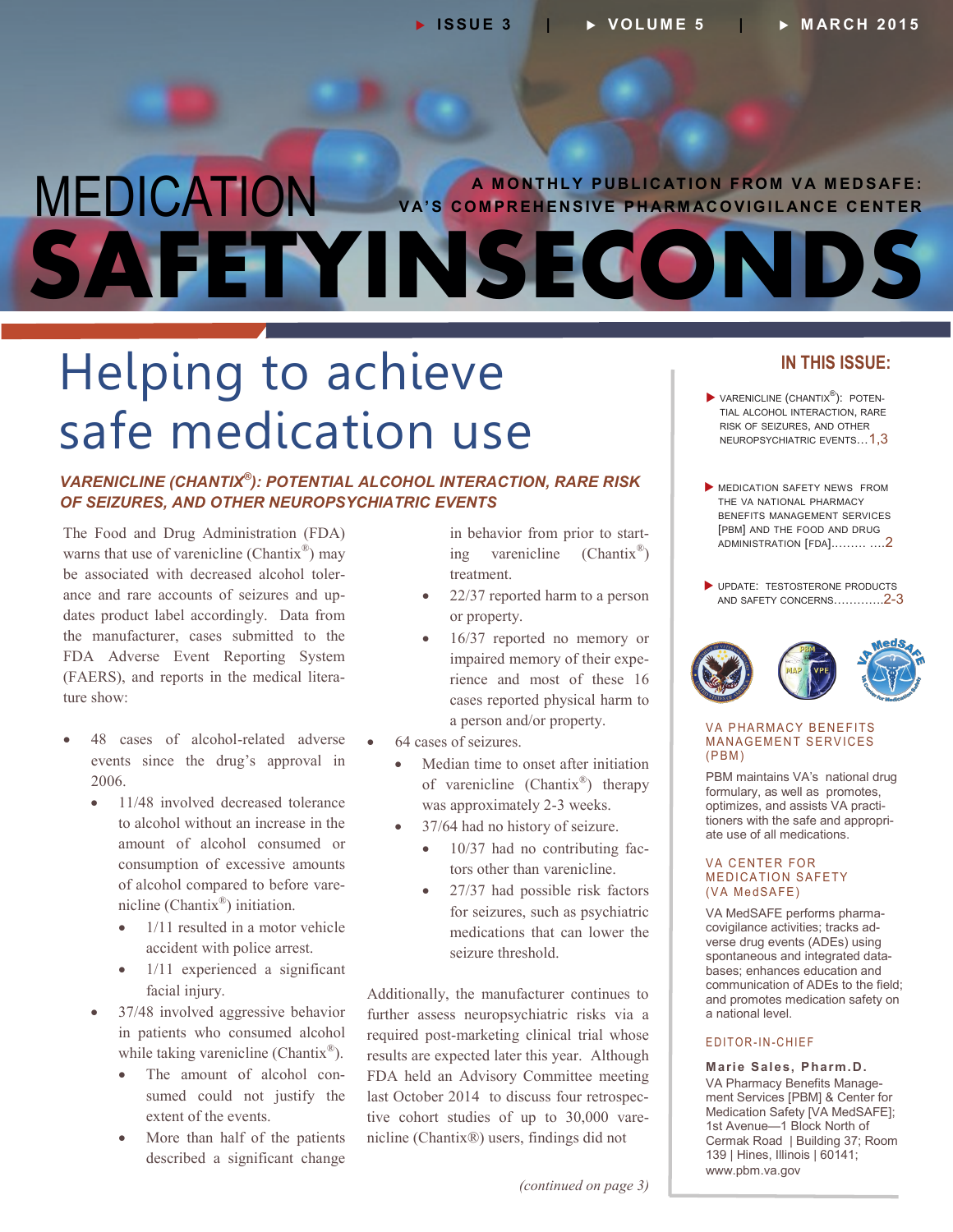# <span id="page-1-0"></span>**from the fda**

### **ENDOCRINOLOGY**

### [FDA requires label warnings to prohibit sharing of multi](http://www.fda.gov/Drugs/DrugSafety/ucm435271.htm) -dose diabetes pen devices among patients 02/25/15

FDA continues to warn against the sharing among patients of pen devices for insulins and other diabetes drugs, regardless of the use of a fresh needle with each administration because blood may get caught in the pen after injection. This can increase the risk for transmission of bloodborne pathogens (such as the human immunodeficiency virus [HIV] and the hepatitis viruses). Inadequate or inconsistent training regarding risks associated with pen sharing, proper use of these devices, and the difference between multi -dose vials and multi -dose insulin pens may lead to this type of error. As such, FDA now requires new wording in the product labels prohibiting sharing of these injectable devices. Labels that display "For single patient use only" warnings will now appear on the pens and on the pen cartons. Additional warnings against sharing pens will also be added to the prescribing information and to the patient Medication Guides, Patient Package Inserts, and Instructions for Use. To further promote safe use, FDA recommends that health care practitioners should:

- Label pens clearly with each patient's name or other identifying information in a way that does not obstruct the dosing window or other product information such as the product name, strength, and the warning that states, "For single patient use only."
- Verify the pen with the name of the patient and other patient identifiers to ensure the correct device is used on the correct patient.
- Review policies and educate staff regarding the safe use of diabetes pens.
- Counsel patients to never share their diabetes pens with another person.

## Getting the most from our safety surveillance

### *UPDATE: TESTOSTERONE PRODUCTS AND CARDIOVASCULAR SAFETY*

FDA continues to caution that testosterone replacement therapy is approved for use only in men with primary or secondary hypogonadism resulting from certain medical conditions. The safety and efficacy of testosterone replacement therapy for age related hypogonadism have not been established. Uses for "low T syndrome", anti -aging purposes, or for physical enhancement are not FDA -approved indications.

Published literature and meta -analyses to date show conflicting results regarding cardiovascular harm with the use of testosterone therapy. Please see this month's [National PBM Bulletin](http://www.pbm.va.gov/PBM/vacenterformedicationsafety/nationalpbmbulletin/UPDATE_Testosterone_Products_and_CV_Safety_NATIONAL_PBM_BULLETIN_032615.pdf) for more details. Based on FDA's review of these findings as well as further discussion at an Advisory Committee meeting last September 2014, FDA determined a possible, although weak, association of cardiovascular risk with testosterone use and came to the consensus that only a prospective, well controlled clinical trial could more clearly define cardiovascular safety in relation to testosterone replacement therapy.

In the meantime, FDA recommends that providers:

 *Ensure that the diagnosis of hypogonadism has been confirmed with laboratory testing before initiating testosterone replacement therapy.* 

- *Verify that serum testosterone concentrations have been measured on at least two separate mornings and are consistently below the normal range.*
- *Avoid measuring testosterone concentrations later in the day, when measurements can be low even in men who do not have hypogonadism.*
- *Weigh the potential increased risk of major adverse cardiovascular outcomes and other risks of testosterone replacement therapy against the potential benefits of treating hypogonadism for each patient.*
- *Inform patients of the potential increased cardiovascular risk associated with testosterone replacement therapy.*

The VA system has seen a decrease in testosterone prescriptions in the last year since the PBM originally announced this issue via a [National PBM Bulletin](http://www.pbm.va.gov/PBM/vacenterformedicationsafety/nationalpbmbulletin/Testosterone_Products_and_Cardiovascular_Safety_NATIONAL_PBM_BULLETIN_02.pdf) in February 2014 as well as in the [Issue 3; Volume 4; March 2014](http://www.pbm.va.gov/PBM/vacenterformedicationsafety/newsletter/Medication_Safety_in_Seconds_March_2014_FINAL.pdf) edition of this safety newsletter. Utilization data shows that use of testosterone products within the VA system has trended downwards; and a query of the VA Adverse Drug Event Reporting System (VA ADERS) shows adverse events reported with testosterone use within that same time frame have remained consistent until the first quarter of fis -

2